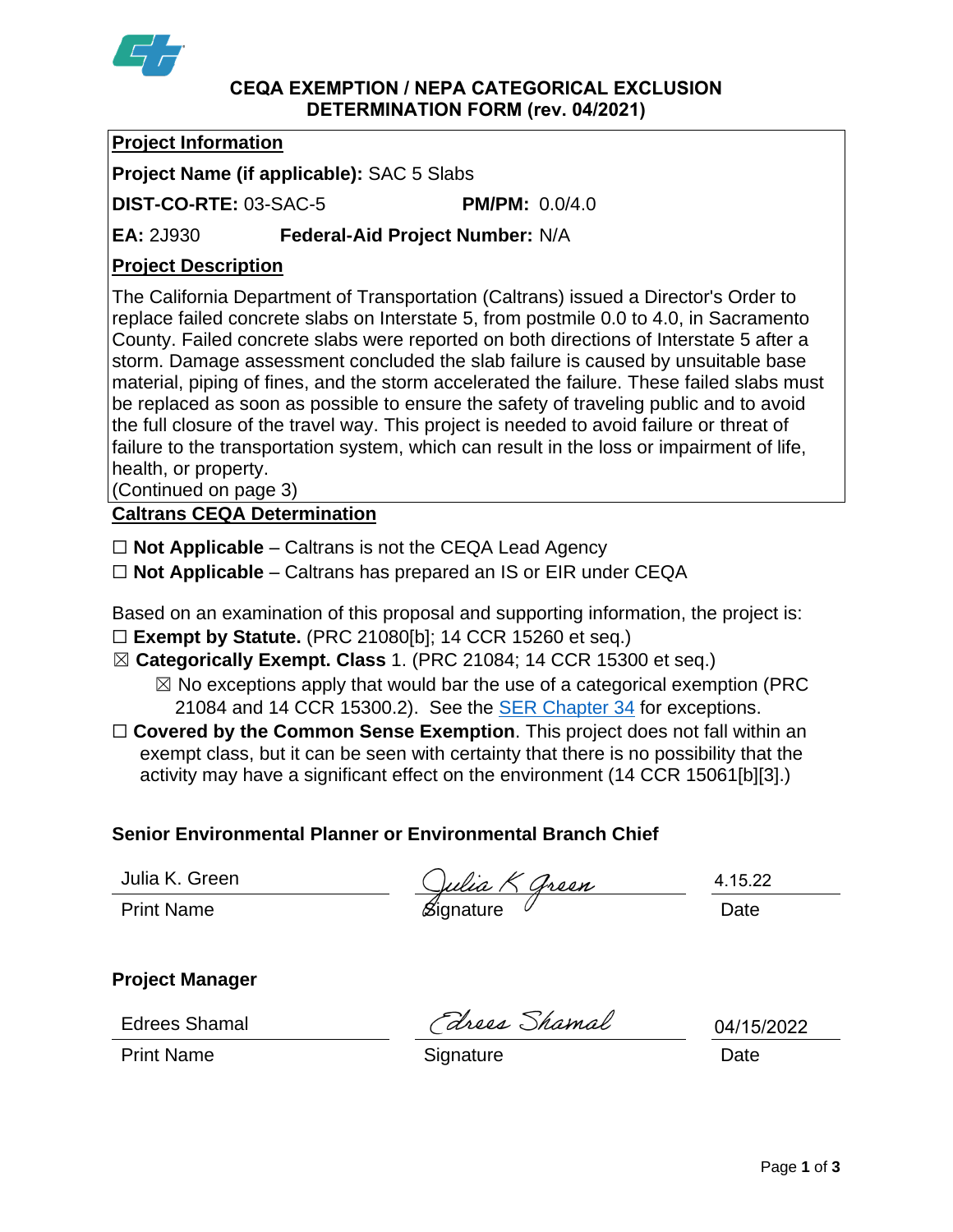

# **Caltrans NEPA Determination**

## ☒ **Not Applicable**

Caltrans has determined that this project has no significant impacts on the environment as defined by NEPA, and that there are no unusual circumstances as described in 23 CFR 771.117(b). See **SER Chapter 30** for unusual circumstances. As such, the project is categorically excluded from the requirements to prepare an EA or EIS under NEPA and is included under the following:

□ 23 USC 326: Caltrans has been assigned, and hereby certifies that it has carried out the responsibility to make this determination pursuant to 23 USC 326 and the Memorandum of Understanding dated April 18, 2019, executed between FHWA and Caltrans. Caltrans has determined that the project is a Categorical Exclusion under:

☐ **23 CFR 771.117(c): activity (c)(Enter activity number)**

☐ **23 CFR 771.117(d): activity (d)(Enter activity number)**

☐ **Activity Enter activity number listed in Appendix A of the MOU between FHWA and Caltrans**

□ 23 USC 327: Based on an examination of this proposal and supporting information, Caltrans has determined that the project is a Categorical Exclusion under 23 USC 327. The environmental review, consultation, and any other actions required by applicable Federal environmental laws for this project are being, or have been, carried out by Caltrans pursuant to 23 USC 327 and the Memorandum of Understanding dated December 23, 2016 and executed by FHWA and Caltrans.

## **Senior Environmental Planner or Environmental Branch Chief**

| IN/M                                 |           |      |
|--------------------------------------|-----------|------|
| <b>Print Name</b>                    | Signature | Date |
| <b>Project Manager/ DLA Engineer</b> |           |      |
| N/A                                  |           |      |
| <b>Print Name</b>                    | Signature | Date |
|                                      |           |      |

**Date of Categorical Exclusion Checklist completion (if applicable):** N/A **Date of Environmental Commitment Record or equivalent:** N/A

N/A